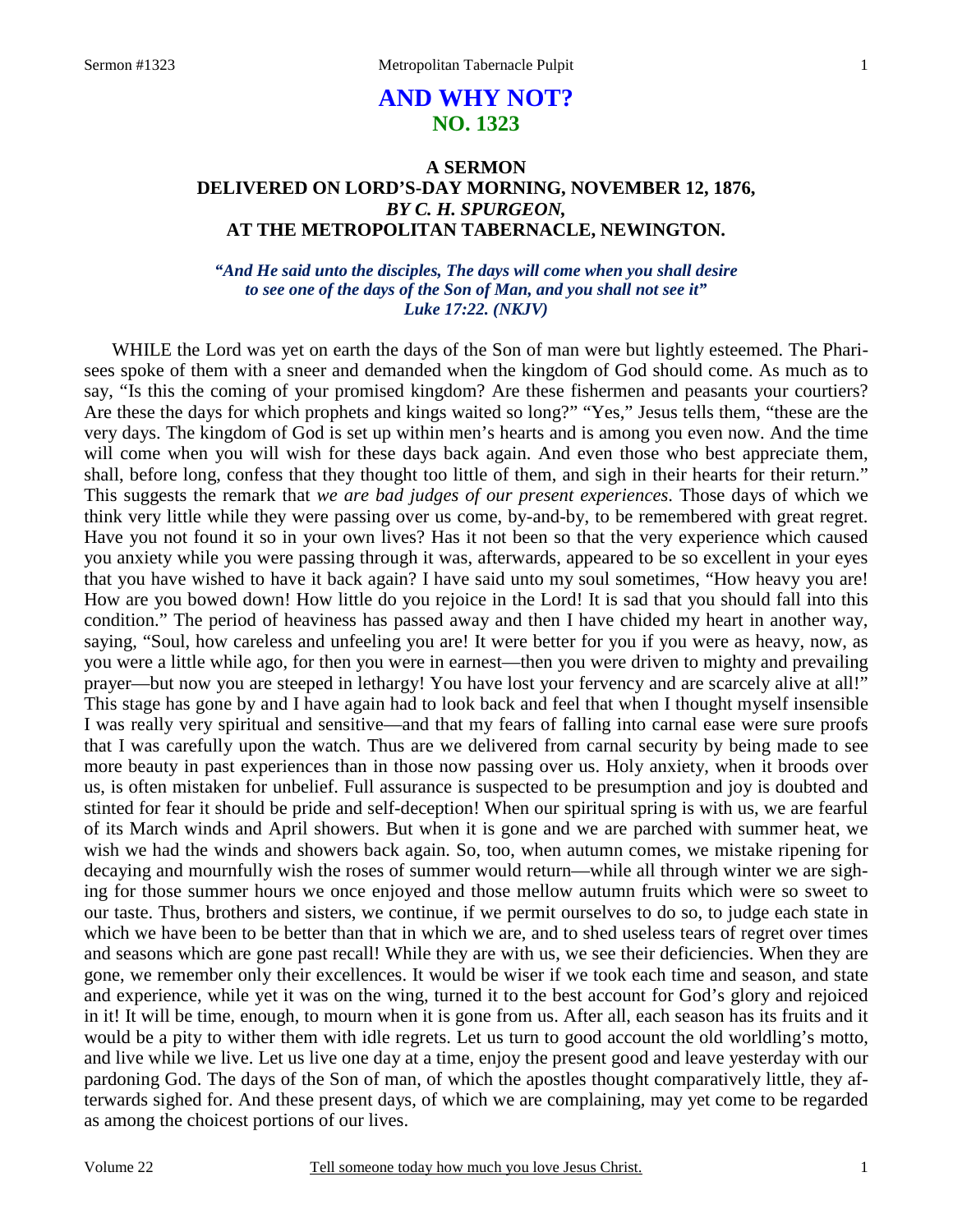Our second remark is a very commonplace one, you have heard it a thousand times—we seldom value our mercies till we lose them. We best appreciate their excellence when we have to deplore their absence. This has been so often said that I wish it did not continue to be true, for it is an atrocious piece of folly that, after all, we should be obliged to lose our blessings in order to learn gratitude for them! Are we such dolts that we never shall know better than this? Such conduct is only worthy of the idiot or the insane! Can we not put away such childishness and thus remove one occasion for our sorrows? Would it not be well to resolve, in God's strength, to estimate the blessing while we have it, and so to use it that when it is gone we may remember that we turned it to the best account for our soul's profit, for the benefit of others, and for God's glory? We cannot call back the sun and lengthen out these shortening days, but we can, at least, so live that every flying hour shall carry with it, tidings of our zealous industry in our Master's cause. Come, dear brothers and sisters, whatever is our present condition is good, let us bless God for it now and use at once its peculiar opportunities and advantages, lest h

 This morning, as the Holy Spirit may help me, I intend to use the text, first, by explaining *its immediate interpretation;* then, secondly, by giving *an interpretation adapted to believers at the present day;* and then, thirdly, by urging home *another interpretation*, much after the same import, *adapted to unbelievers at this time*.

**I.** First, let us consider THE IMMEDIATE INTERPRETATION of our text. The first meaning ought always to have the preference in every discourse. We must always mind the mind of the Spirit. Did not our Savior mean two things, first, that the day would come in which His disciples would look back regretfully upon the past, wishing that they could have Him walking among them again? And, secondly, that they would anxiously look forward to the future, wishing that they might, if it were only for one day, behold Him in His glory, enthroned in power, as He shall be in the latter days, when He shall stand a second time upon the earth? Looking either backward or forward, the one thing they sighed for was to have their Lord personally and visibly with them.

 First, then, I say, our Lord meant *that they would look back regretfully upon the days when He was with them*. In a short time His words were true enough, for sorrows came thick and threefold. At first they began to preach with uncommon vigor and the Spirit of God was upon them so that thousands were converted in a single day. Then they saw how expedient it was that their Lord should go and that the Spirit should be given. Persecution, however, soon arose and they were scattered abroad. And many of them, doubtless, mourned those quieter days when their Lord's presence shielded them. Still, in all their scattering, the power of the Spirit rested upon them and they increased and multiplied—and the joy of the Lord was their strength. But by-and-by the love of many waxed cold and their first zeal declined. Persecution increased in its intensity and the timid shrank away from them. Evildoers and evil teachers came into the church. Heresies and schisms began to divide the body of Christ and dark days of lukewarmness and half-heartedness covered them. In such circumstances many and many a time did the true servant of Christ say, "O for an hour with the Lord Jesus! O for one of the days of the Son of man, when the arm of the Lord was revealed among us! O that we might go to Him and tell Him all our problems and ask his guidance and entreat Him to put forth His power!" I can imagine that all the first generation, and the next, and the next, after our Lord had ascended, had often upon their lips the sigh, "Would to God we could see one of the days of the Son of man! Oh, where is He that trod the sea and made the waves of the lake of Galilee lie still at His feet? Oh, where is He that chased the demons and met our foes at every point?" They must often have felt a strong desire to see one of those grand days of miracles when even the devils were subject to them. It has often occurred to us to desire the same. Though it is now 1,800 years ago and more since the Lord went into His glory and though He has given us the blessed Spirit to abide with us in His place, yet we have fondly wished, but wished in vain, that we could, for one day, at least, see Him healing the sick and raising the dead! See here, the scoffers tell us that God is dead, or that if there is a God, He has no influence in this world, but has laid aside His powers and handed it over to certain rigid laws with which He has nothing to do. Oh, if we could have the Incarnate God among us but for a day to work His wonders of grace, to feed the hungry, to open blind eyes, to unstop deaf ears, to make the lame man leap like a rabbit and cause the tongue of the dumb to sing! Have you not desired it? Your desire will not be gratified. "You shall not see it." It would not be of

2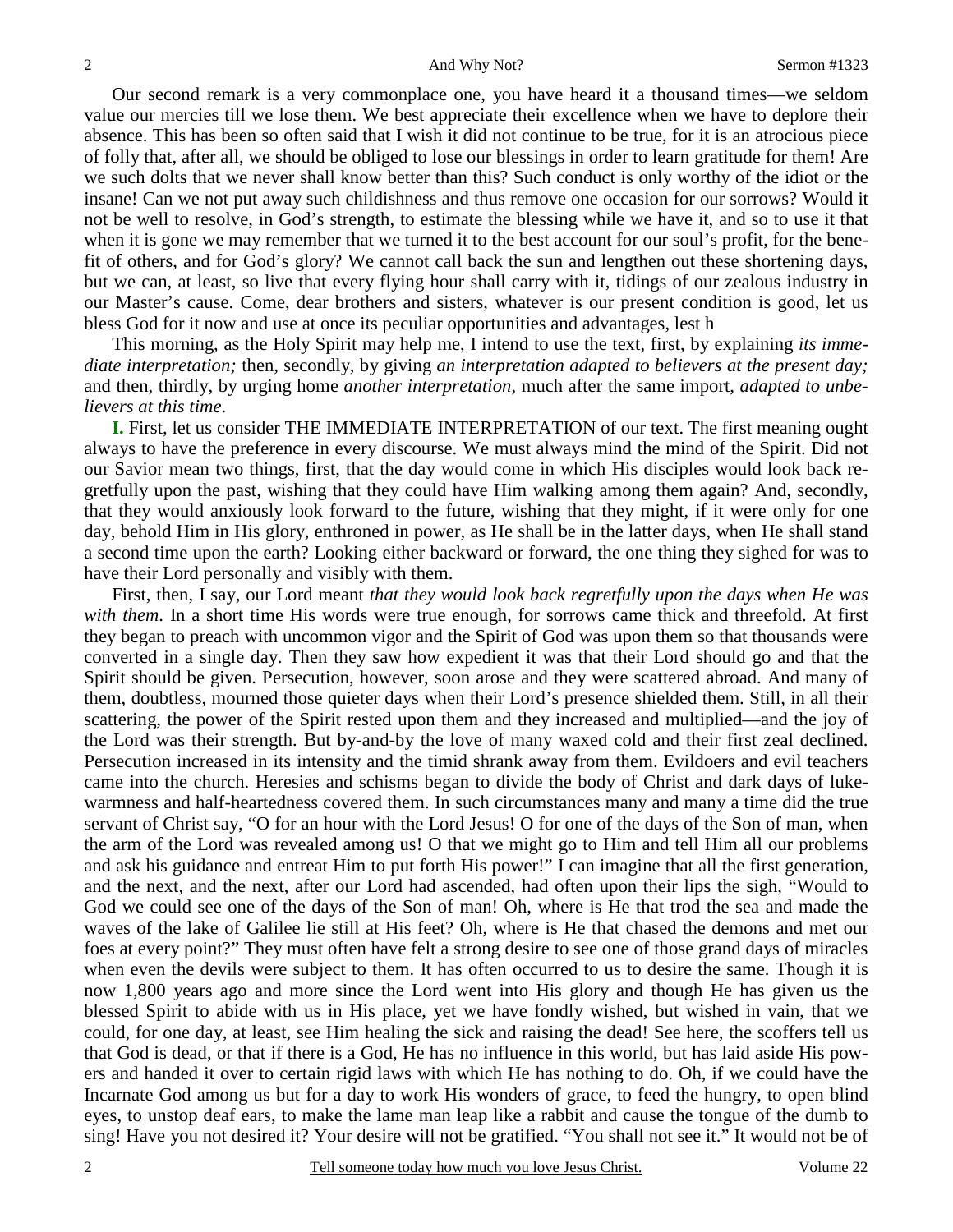much service if you *did* see it. It could only happen in *one* place upon any *one* day and you who already believe would be confirmed by what you saw, but not so unbelievers. We should only have to begin a new battle with infidels, who would as readily deny that which happened today as that which happened almost 2,000 years ago! Only those who saw the miracle would ever believe that it occurred and a large proportion of these would begin to say, "This was probably done by sleight of hand," or they would ascribe it to magnetism, or electricity, or some newly-discovered force. Miracles will not convince when men are resolved to disbelieve! Faith is not born of sight, nor can it be nourished by it. It is the gift of God and the work of the Holy Spirit—and we err if we believe that even Christ's bodily presence and the repetition of His miracles would be of any value! He who believes not Moses and the prophets, neither would he believe though he were to be dazzled with miracles! The kind of faith which merely outward signs would produce would not be the faith of God's elect.

 Then, too, we have been wearied with fierce disputing upon this doctrine and upon that, and one has said, "This is the Master's mind," and another has said, "No." One teacher has denounced his fellow and has been answered by an excommunication from his opponent. In these controversies have we not wished that we could go to Jesus with all questions and say, "Master, give us one infallible word, untie or cut these knots with one word of Your lips. Then will Your poor church be no longer disquieted with debates." Brothers and sisters, Jesus is not here! Instead of His presence, we have that of His Spirit, and though you may wish for His bodily presence, it would not be of much service to you in the matter for which you desire it, for, strange to say, if our Lord were to speak again, men would begin to dispute tomorrow about what He meant today, even as they now quarrel over His words of 1,800 years ago! His language in this Book is already so very plain that I do not know, if He were to speak again, that He could speak more clearly than He has done. At any rate, His hearers said of Him, in the days of His sojourn here, "Never man spoke like this man," and I suppose if He were to speak again, He would not improve upon what He has already spoken, nor would He teach us much more. For us to hear Him speaking, again, would only be to create a new opportunity for a fresh set of controversies—and we should have among us the Old School Christians, and the Christians of the later revelation, which would double the confusion and make bad worse! No, my brethren, we need the Holy Spirit to enlighten us as to what our Lord has already spoken, but it is idle to wish that He would teach among us again. We ignorantly desire to see one of the days of the Son of man, but divine providence kindly denies us our wish and tells us plainly, "You shall not see it."

 "Ah," but you have said, "Only to see our blessed Lord once! Just to cast eyes upon His beloved person for a moment! To hear but once the tones of His heart-moving voice! Oh, if I might but once unloose His sandals or kiss His feet, how would my spirit feel confidence and joy all her days! How would faith grow if she could but have a little actual and intimate communion with the Well-beloved! I would gladly give all that I have for one glance of His eyes." I know you have indulged that thought, for I have often had it myself, but dear brothers and sisters, if the Lord Jesus were to come upon earth, I am not sure that you could have much of His company, because there are so many of His people—and each one would wish to entertain Him. He could, as a man, be but in one place at one time, and you might get to see Him, perhaps, once in the year, but what would you do all the rest of the year, when you might not be able to hear His voice because He would be in America or in Australia? How much better off would you be? Surely none at all! It is far better for you to continue to say, "Whom not having seen we love; in whom, though now we see Him not, yet believing, we rejoice with joy unspeakable and full of glory." The fact is, brothers and sisters, the great battle of the Lord has to be fought out upon the lines of *faith* and, for us to see with our eyes would spoil it all. That sight of the eyes and hearing with the ears which we desire, just to break the monotony of the walk of faith, would, in fact, spoil it all, and amount to a virtual defeat. Our God is saying to us, "My Children, can you trust Me? Can you obtain the blessing of those who have not seen and yet have believed? Abraham trusted Me, but he heard Me speak with an audible voice. Moses trusted Me, but he saw My wonders in Egypt and in the wilderness. Can you trust Me without voice or miracle?" The Lord has spoken to us by His Son, who is better than all voices or wonders! Can we now believe Him? Is the spiritual life within us strong enough to believe the Lord without any further evidence? Can we honor Him by resting upon His sure word without seeing signs or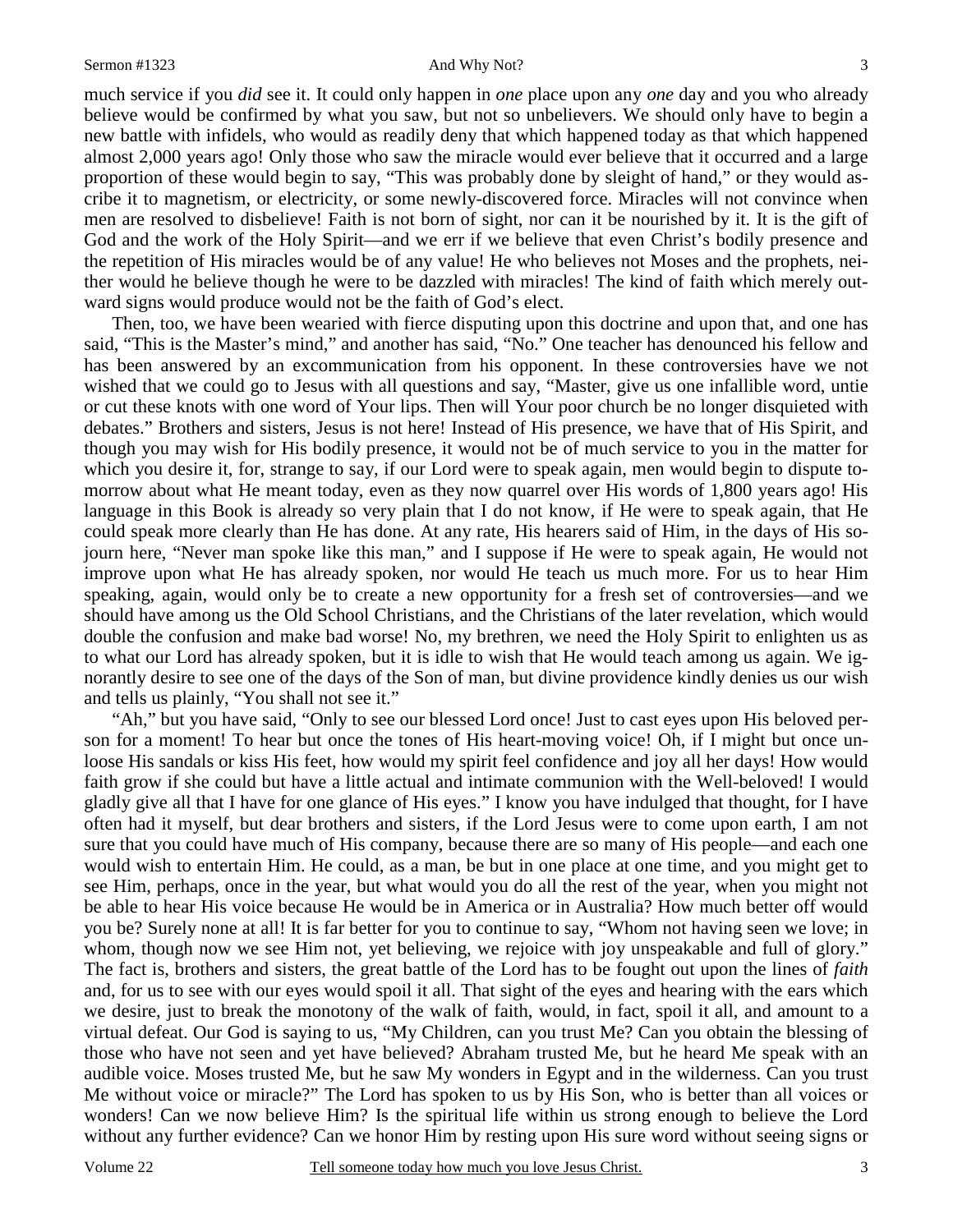wonders? We, upon whom the ends of the earth have come, are set to work out the great problem of defeating the powers of darkness and walking throughout an entire life by simple, undiluted faith—can we accomplish it? By the Spirit's help we can! I beseech you, brothers and sisters, say unto the Lord, "Lord, increase our faith, and grant that we may so trust You that from now on we may neither ask for sight nor sound, nor anything else that would prevent our resting on Your bare word." You have fallen into that mistaken condition and wished for one of the days of the Son of man, but you shall not have it, for your heavenly Father has reserved some better thing for you, that you, to the end, with simple, unalloyed faith in Him, should endure and conquer through the blood and the power of your unseen Redeemer, who is really with you, though you see Him not!

 Our second reading of the text was that these disciples would *look forward, sometimes, with anxious expectation*. "If we cannot go back," they would say, "Oh that He would hurry on and quickly bring us the predicted era of triumph and joy! Oh for just one day of the glory of the Son of man!" They would gladly have a drop of the glory before the shower of the millennium. They would hear one blast of His trumpet before it shall sound to raise the dead and see one flash of the eternal morning before whose dawning the shadows shall forever flee. Have you not, sometimes, desired the same? I know when I stood at the foot of the so-called Holy Staircase at Rome and saw the poor deluded creatures crawling up and down the steps, in hopes of obtaining remission of sins by their prayers, I wished the Lord would flash forth His power a moment upon those horrible priests who had degraded their people by such superstition! One of the days of the Son of man with the scourge of small cords would effect a great change in the Church of Rome, but one of the days of the Son of man with the iron rod would be better, for there are plenty of potter's vessels around the Vatican that need dashing to shivers! Our indignation would anticipate the judgment and put a speedy end to antichrist. We long to see the millstone dashed into the flood from the angel's hand, never to rise again! In all this indignant impatience there is much that needs repressing. Our Lord says to us, "My Children, what have I to do with you? My hour is not yet come." We know not what spirit we are of, for in reality we are wanting to give up the battle on the present lines and see it fought out in another way! Or, in other words, we consent to a defeat, so far as faith goes, and would console ourselves with victory obtained in another manner.

 Suppose we wish for one of the days of the Son of man to break down the idols of the heathen and the images of the Papists—to overthrow all systems of error and to establish straight away, by force of omnipotence the kingdom of Christ? Now, if our wish could be granted, what would it all amount to? It would only manifest what is clear enough, already, namely, the power of God in the world of *matter!* But it would not prove His greatness in the moral and the *spiritual* worlds. If you will think of it, awhile, you will see that the omnipotence of God is not the question. It is clear that any act of power can be performed by the Lord at once. He could, beyond all doubt, in a moment, confound His enemies and utterly destroy their errors by crushing the advocates of them. But that is not the point. The question is—can the force of love and truth by the gospel of Jesus win men's hearts? Can Christ, in His people, conquer sin, falsehood and hatred by purely *spiritual* means? Can sinful creatures, such as we are, continue faithful to God under temptation and allurements? Will God, by the feeble instrumentality of men and women living and teaching the gospel of Christ, and by the power of the Holy Spirit, which is a purely *spiritual* power, be able to break down the works of Satan, abolish the false gods, scatter infidelity and antichrist—and establish the kingdom of grace, peace and righteousness? Do you not see, brothers and sisters, that to invoke the interference of mere power is to spoil the experiment? The glory of the latter days befits the period of triumph, but not the time of conflict! To snatch from the future a day of its splendors would be to alter the conditions of the great fight and so to accept a defeat! The result is safe enough! The battle is the Lord's and He will win, and therefore, do not let us give way to these misplaced pipedreams and longings.

 "Ah," says one, "I wish He would come, now, and divide the sheep from the goats." Why? Are not the sinners better among the saints for a while, that the gospel may the more easily reach them? Remember, also, that the farmer would not have the tares divided from the wheat till the harvest came. "Oh, but we wish the Lord would come and put an end to sin." Is it not better that His long-suffering should patiently wait, calling men to repentance and culling out His elect from the sons of men through-

4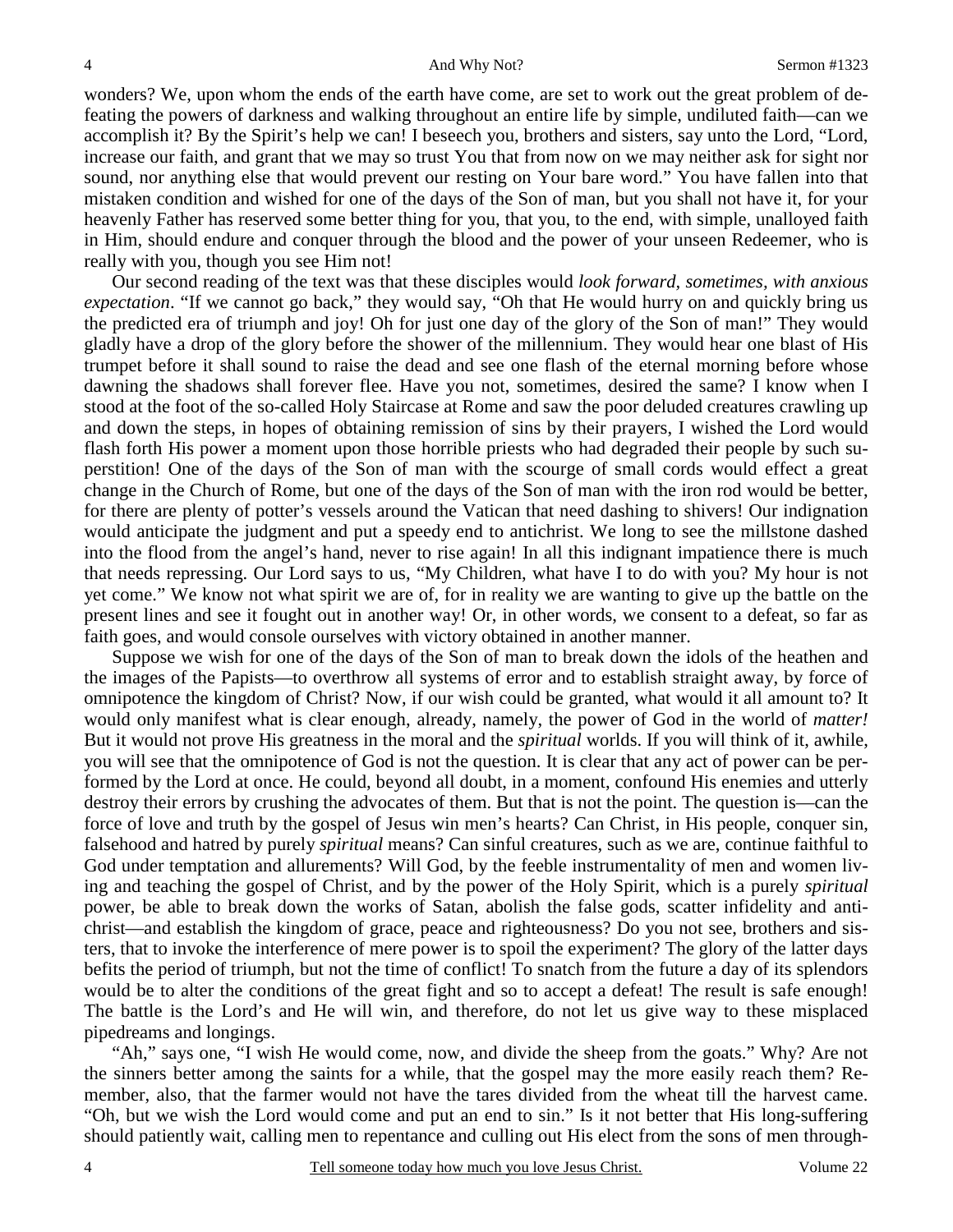#### Sermon #1323 And Why Not?

out many a generation? The waiting is dreary to *you*, but it is not long nor dreary to His infinite patience. "Oh, but this delay is tedious, and infidels are demanding, 'Where is the promise of His coming?'" brothers and sisters, of what consequence is it what unbelievers say? Are heaven's affairs to be arranged to meet their foolishness? "He that sits in the heavens does laugh; the Lord does have them in derision." Would it not be better for you, also, to scorn their scorning? Who are they that we should be afraid of their reviling? "Ah," you say, "but error has so long prevailed and it grows worse and worse." What if it does? It shall still be overruled for the Lord's glory! God is still on the throne. He is in no hurry. Remember the infinite leisure of the Eternal! What would a million, million ages be to Him? Truly He comes *quickly*, but you must not read that, "quickly," after *your* rendering, for, "quickly," with Him may be slowly enough for us. We cannot measure the paces of the Infinite, for the whole history of man is but a pin's point to His eternity! Our judgments of Jehovah's going forth are sure to err—He *walks*, we are told, upon the wings of the wind—He is only walking when He moves as swiftly as the tempest! We may as readily err upon the other side and think Him slow, when in reality, He rides upon a cherub and does fly! A thousand years to Him are as one day, and one day with Him is as a thousand years! No, we will not beseech the Lord, as yet, to divide the sinners from the saints by His infallible voice—we will not expect Him, yet, to say, "Depart, you cursed," and, "Come, you blessed." We will not beg Him to display at once His great power and to put down all the principalities of evil with His rod of iron. We will wait and fear not! Faith is now the watchword and the order of the day. Sight is for unbelievers, but patient trust is for the saints. This is the victory which overcomes the world, even our faith. This it is which glorifies God and overthrows the powers of evil! Believe, and so shall you wax valiant in fight and put to flight the armies of the aliens. Believe, and so shall you be established. Ask not to see, for sight is wisely denied you. Heaven will be the brighter and eternity the more glorious because we hope for what we see not, and do with patience wait for it.

**II.** Secondly, I am going to give, with much solemn earnestness, AN ADAPTED INTERPRETA-TION SUITABLE TO BELIEVERS AT THIS PRESENT MOMENT. "The days will come when you shall desire to see one of the days of the Son of man, and you shall not see it." That is to say, first, I call our *days of holy fellowship with Jesus* days of the Son of man. And these may pass away to our deep sorrow. We have known days when our faith in Christ has been strong and real and our hearts have drawn very near to Him. Our ears have not heard Him speak and yet He has spoken into our soul. Our eyes have not seen Him and yet our heart has been ravished with His beauties! Oh, the delights, the heavenly joys which we have, then, experienced! Perhaps I speak to some who are experiencing all that bliss at this present time and this has lasted with them for months, perhaps for years. Happy brothers! Happy sisters! To abide in such a state of mind as this! But cast not aside my word of jealous counsel this morning, for I speak in purest love. Take heed lest the day come when you shall desire to have one of these days, again, and not see it! While the beloved is with you, hold Him and do not let Him go. "I charge you, O you daughters of Jerusalem, by the roes and by the hinds of the field, that you stir not up nor awake my love until He pleases." Remember, the Lord Jesus is a jealous Savior. He will depart if He finds you love any earthly thing more than Himself. He will hide Himself if you begin to pride yourself upon your gifts and think that, surely, you must be someone or else your Lord would not so sweetly reveal Himself to you. He will up and away, also, if you grow cold and negligent, if you despise the means of grace and especially if you decline in private prayer and if His word shall become a dry bone to you. Ah, when the Lord is gone, what a vacuum remains in the soul! It is the best thing I can say for it—I hope that the dreary vacuum will be mourned over and lamented. I hope that the heart will never rest till Jesus returns, but mourn and lament—

> *"Where is the blessedness I knew In union with my Lord? Where is my heart's refreshing view Of Jesus and His word?"*

But, beloved, the Lord Jesus need not go and you need not depart! He will abide with you even as He did with the disciples at Emmaus when they constrained Him, if you are but eager for His company. He will pitch His tent with you and be no more a stranger or a guest, but like a child at home! Only take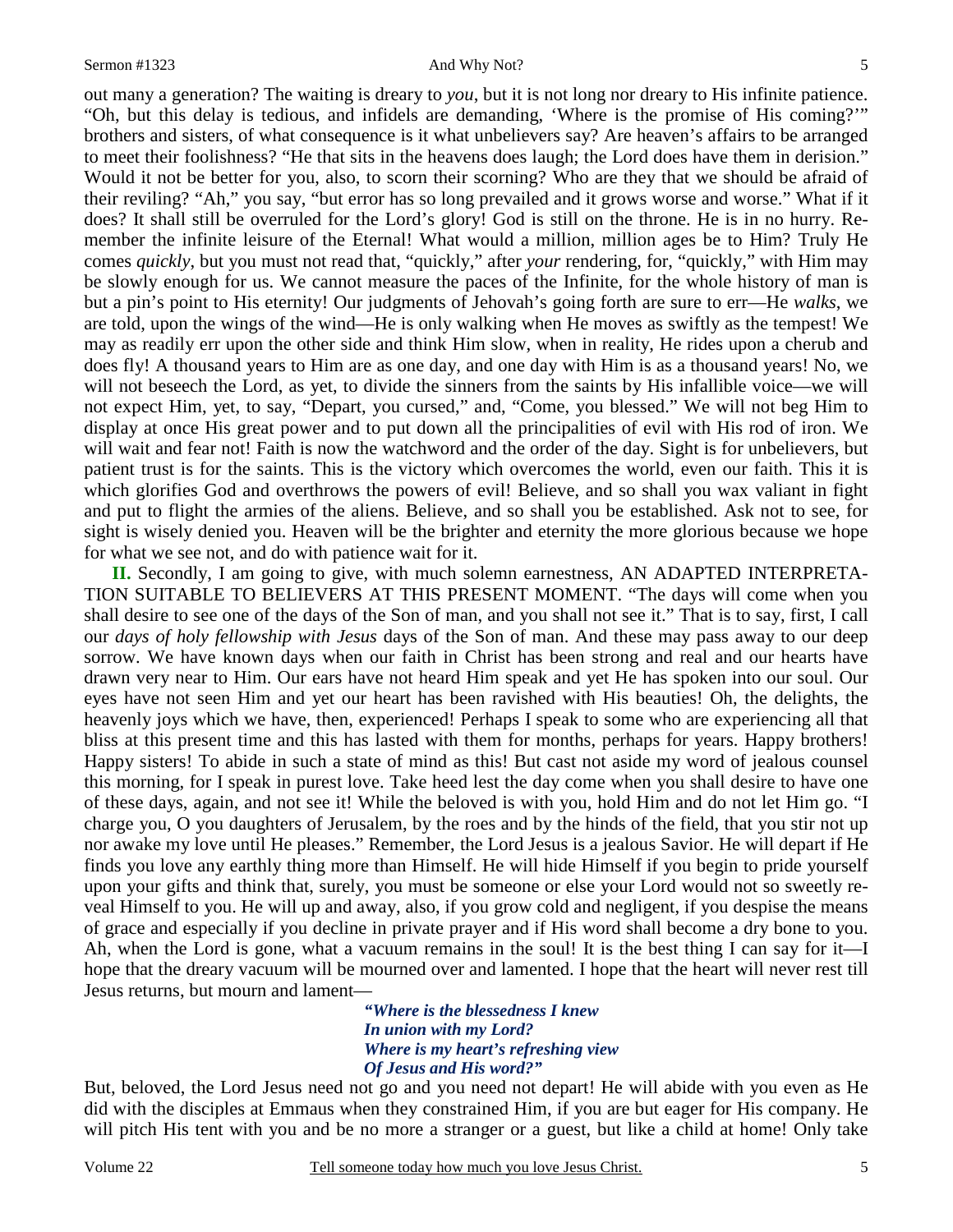heed that you grieve Him not by sin and He will remain with you till the day breaks and the shadows flee away! And you shall evermore abide in His love and your soul be filled with His joy. But take the kindly warning of this morning, for if you walk loosely, carnally, carelessly, proudly, forgetfully, the days shall come when you shall wish for one of the days of the Son of man and you shall not see it.

 Turn the text another way, and learn again. Beloved friends, we have enjoyed days of delightful *fellowship with one another* as well as with our Lord. In the days of the Son of man the disciples were so united in heart that when He had ascended, "they were all with one accord in one place." Now, it is a great joy for believers when we are all knit together in love and when Christian brotherhood is a matter of fact and not of mere talk. Those are blessed days when the family circle is gracious, when husband and wife and children can speak together of the things of God and there is no division or coldness at home. Those are happy times when your bosom friends are Christ's bosom friends! When those with whom you talk familiarly hold converse with God, it is no small bliss to go up to the house of God in company with those who keep holy day and to feel that they are of one mind with us in the things of God. Happy is it, also, for us when in the church there is undivided fellowship in prayer, when everybody seems to be in a praying frame of mind—when there is fellowship in praise and eyes glance joy to eyes with a delight that is common because of the Lord's blessing—when there is fellowship and agreement, one Lord, one faith, one baptism, and one Spirit is in all and upon all. Those are, indeed, the days of the Son of man! Something like this we have known for years—by His grace these days have been common with us. Brothers and sisters, I hope we shall never know the loss of them, but we easily may. The church may soon allow her fellowship to be broken. And how? Why, some do a world of mischief in this matter by denying that there is any fellowship at all and asserting that love and zeal have died out. Did I hear a brother say that there is very little Christian love nowadays? You are a very good judge of *yourself*, brother, for remember you are speaking for yourself! Another says, "Oh, Christian fellowship. I never see any." Very likely, brother; again I say you are speaking for yourself and you are the gentleman who is likely to put an end to anything like fellowship in others by your acid spirit and bitter talk. In other ways, also, joyful fellowship may be wounded. Let there be a lack of holy walking, a lack of zeal, or an absence of humility. Let there arise in the church the desire in each one to be the greatest, and let there be small care about the glory of God. Let every man become proud and lifted up and there will soon be an end of Christian fellowship! Do you, dear brother, neglect *private* prayer and become as cold as an iceberg? Wherever you go you will chill other people—and there will be frosts wherever you are found. It is one of the easiest things in the world, when the devil and a knot of prejudiced people agree about it, to spoil the fellowship of the saints! But if we labor that love may be promoted and increased, we shall not have to sigh for the days of the Son of man without finding them, but they shall be continued to us all our lives.

 Again, certain times may be aptly called the days of the Son of man when there is *abundant life and power present in the church of God*. We know what this means in this church. I wish we knew it more fully. And we know what the contrast means by having observed many dead and decaying churches. What wretched communities some churches are, where the soul of religion is absent! There is a company of people called a Christian church and a man called a minister who gives them a pious essay every Sunday morning. And they go in and out and go home—and there is an end of the whole thing! Meanwhile their neighbors are perishing for lack of knowledge, but they care nothing. The heathen are dying without Christ, but they heed it not. So much is given to the cause of God as must be paid out of sheer necessity for the maintenance of outward ordinances, but there is no zeal, no consecration, no fervor of love. May we never come down to this! O my beloved, I long to see among us yet more and more abundantly, the spirit of divine life, energetic life, fervent, self-denying life—life which consumes everything to achieve God's glory! Beloved, you have this and may have more of it, but you may also lose it. Life and power may soon depart! Pastor and people may, alike, sleep in spiritual sloth! And then, at such times, the power, having gone from the church, its energy is no longer felt among the unconverted. A living church grasps with a hundred hands all that comes near to it! It is a mighty soul-saving institution, which, with its far-reaching nets, draws thousands from the sea of death! A living church attracts even the Sabbath-breaker and awakens the infidel. It startles those whom it does not save. When the church is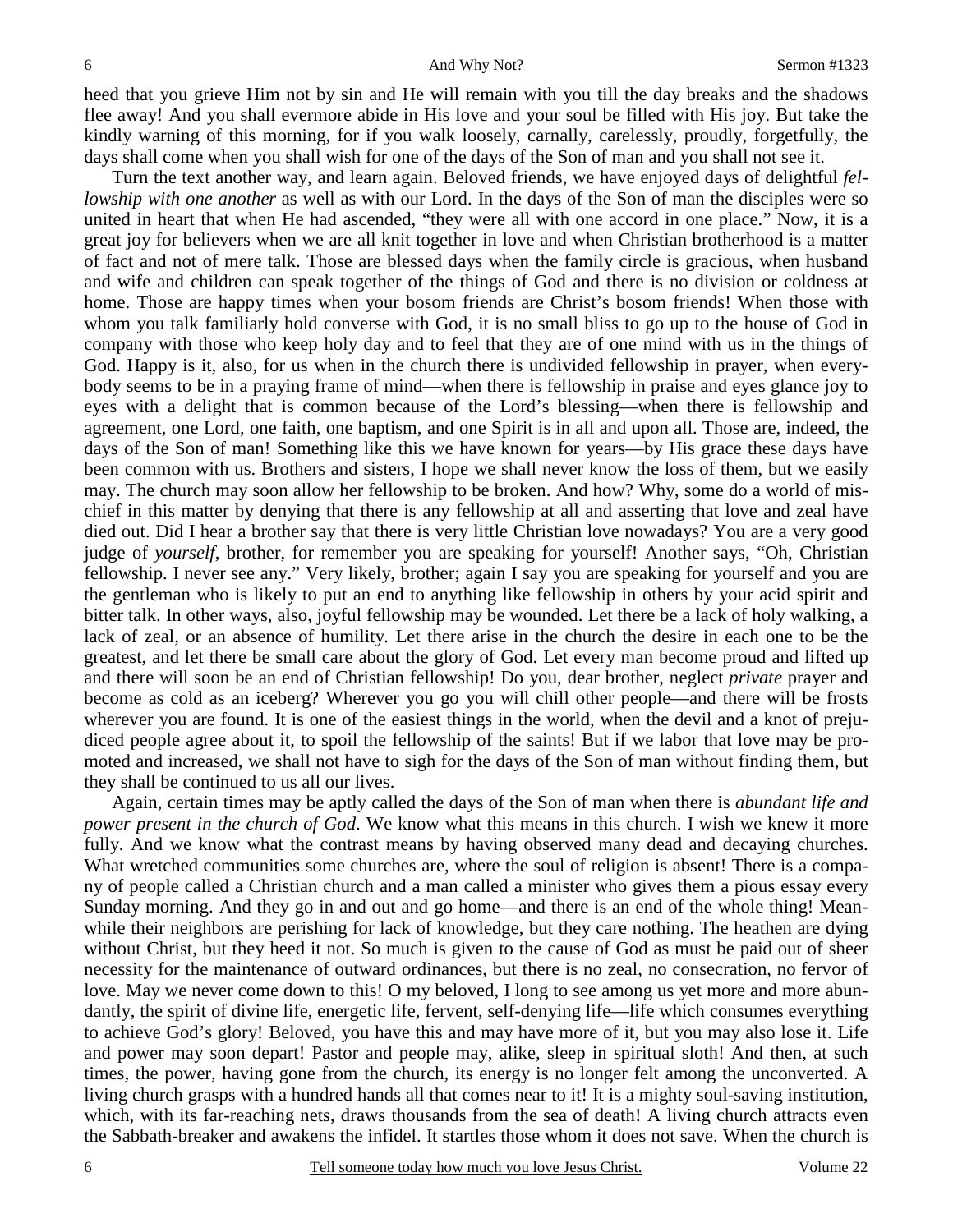#### Sermon #1323 And Why Not?

in this state, her converts are plenteous! Then her teaching and preaching are with power and the truth of God pushes down its adversaries. I have been in my inmost soul bowed before the Lord with awful dread lest these days of the Son of man which we have enjoyed in great measure so long should be taken away from us. I tremble lest we should go to sleep and do nothing! I am alarmed lest there should be no conversions and nobody caring that there should be any and yet, everything seeming to be prosperous. I know that people may be growing more respectable and appearing to be more pious than ever they were, and yet everything may be going backwards! God forbid that the dry rot of indifference should seize upon the heart of the church while she yet appears to be sound and strong! Before that occurs may God be pleased to take me home! Many of you wish the same for yourselves, and well you may, for I trust that we have lived too long in the atmosphere of zeal to be able to endure the cold, frigid condition of a careless church! Yet it would soon be our lot if the Spirit of God were withdrawn. O Holy Spirit, do not depart from us! While His power is with us, brothers and sisters, let us be all at it and always at it, with our whole souls serving the Lord Jesus, and so the cloud of blessing shall be long detained.

 Again, "The days will come, when you shall desire to see one of the days of the Son of man." This may be true with regard to *a powerful ministry*, for in the days of the Son of man the gospel was faithfully preached by Christ and His apostles and evangelists. It is not for me to exalt my office, if by that I am supposed to imply any exaltation of myself. But still, I believe that to any church and people, an earnest, plain, simple, faithful ministry is a blessing of untold value. Yet the Lord may readily take it away from His church, or He may paralyze its power so that it may no longer be a blessing. This you well know. The Lord may in anger take the candlestick out of its place and then what would happen? Death may silence the earnest tongue and there will be mourning. He who was a spiritual nursing father and a leader in Israel may be removed, and what then? Are we sufficiently thankful for ministers and pastors while we have them? Are not many of the faithful taken away because they have never been valued as they ought to have been? God's servants are precious in His sight and He would not have us despise them.

 It may be that in this land of ours, in years to come, gospel ministers will become scarce enough. If the popery which now abounds in the Church of England is to go on increasing, the day may come when the voice of Christian ministry will be silenced by law and persecution allowed to rage, for, be not deceived, Rome has not changed her views! Just let her once get power, again, and all the penal laws will be re-enacted and you Protestants who are today flinging away your liberties as dirt cheap, will rue the day in which you allowed the old chains to be fitted upon your wrists. Popery fettered and slew our sires and yet we are making it the national religion! Or if it should never come to be a matter of law that ministries should be silenced, yet they may become fewer and fewer, till a little child may number them. We have none too many faithful ministers of Christ even now, but even these may be called away. The Lord may say to this guilty people, "You did not hear them while you had them. Behold, I will call back My prophets and my messengers. You did not regard them when they cried morning and noon and night unto you, and bade you lay hold on Jesus Christ and be saved and, therefore, behold, I will remove your teachers and take them away from you, and you shall not see their faces anymore." Are you prepared for this? What are Sabbaths to some Christians I know of but days of bitter disappointment? They go to their places of worship as a matter of duty, but they are not fed, nor comforted, nor stirred up! They gather no divine encouragement! They find no influences in the ministry to help them on their way. Are there not hundreds of unedifying preachers and hundreds of congregations where the Sunday service is a weariness and a misery? God grant you may never have to mourn and lament the happy days in which the gospel was preached among you in simplicity and earnestness! But remember, if they are not valued, they may speedily come to an end. Infirmities of body and frequent sicknesses are not only admonitions to the preacher but to his hearers, also.

**III.** My last promise was to give A MEANING ADAPTED TO THE UNCONVERTED. To them let me say these two or three things. To some of you, now present, who have heard the gospel for years and yet have rejected it, my text will, one day, become solemnly true. "The days will come when you shall desire to see one of the days of the Son of man, and you shall not see it." Perhaps you will emigrate. You will wander into the backwoods of America or into the bush of Australia where the sound of church bells will never again reach you—where ministers and sermons and services will be unfamiliar things.